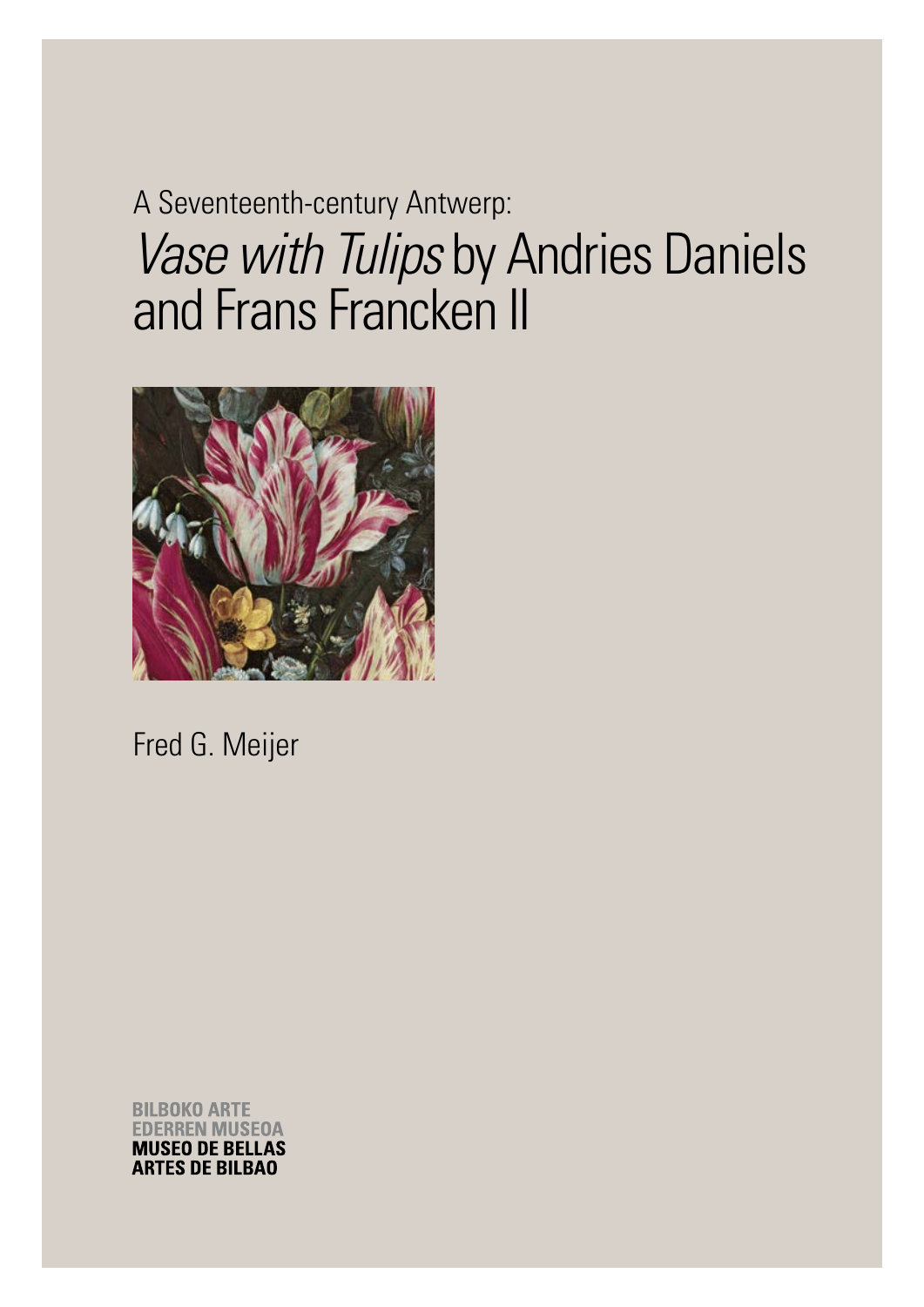This text is published under an international Attribution-NonCommercial-NoDerivs Creative Commons licence (BY-NC-ND), version 4.0. It may therefore be circulated, copied and reproduced (with no alteration to the contents), but for educational and research purposes only and always citing its author and provenance. It may not be used commercially. View the terms and conditions of this licence at http://creativecommons.org/licenses/by-ncnd/4.0/legalcode



Using and copying images are prohibited unless expressly authorised by the owners of the photographs and/or copyright of the works.

© of the texts: Bilboko Arte Ederren Museoa Fundazioa-Fundación Museo de Bellas Artes de Bilbao

#### **Photography credits**

- © Biblioteca Ambrosiana: fig. 6
- © Bilboko Arte Ederren Museoa Fundazioa-Fundación Museo de Bellas Artes de Bilbao: figs. 1 and 8
- By courtesy of Fred Meijer: figs. 3, 5, 7 and 11
- © Kunsthistorisches Museum, Wien: fig. 10
- © Lukas Art in Flanders VZW: fig. 9
- © Musées royaux des Beaux-Arts de Belgique, Bruxelles / Grafisch Ro Scan, J. Geleyns: fig. 2
- © The State Hermitage Museum, St. Petersburg: fig. 4

Text published in:

*B'08 : Buletina = Boletín = Bulletin.* Bilbao : Bilboko Arte Eder Museoa = Museo de Bellas Artes de Bilbao = Bilbao Fine Arts Museum, no. 4, 2009, pp. 121-127.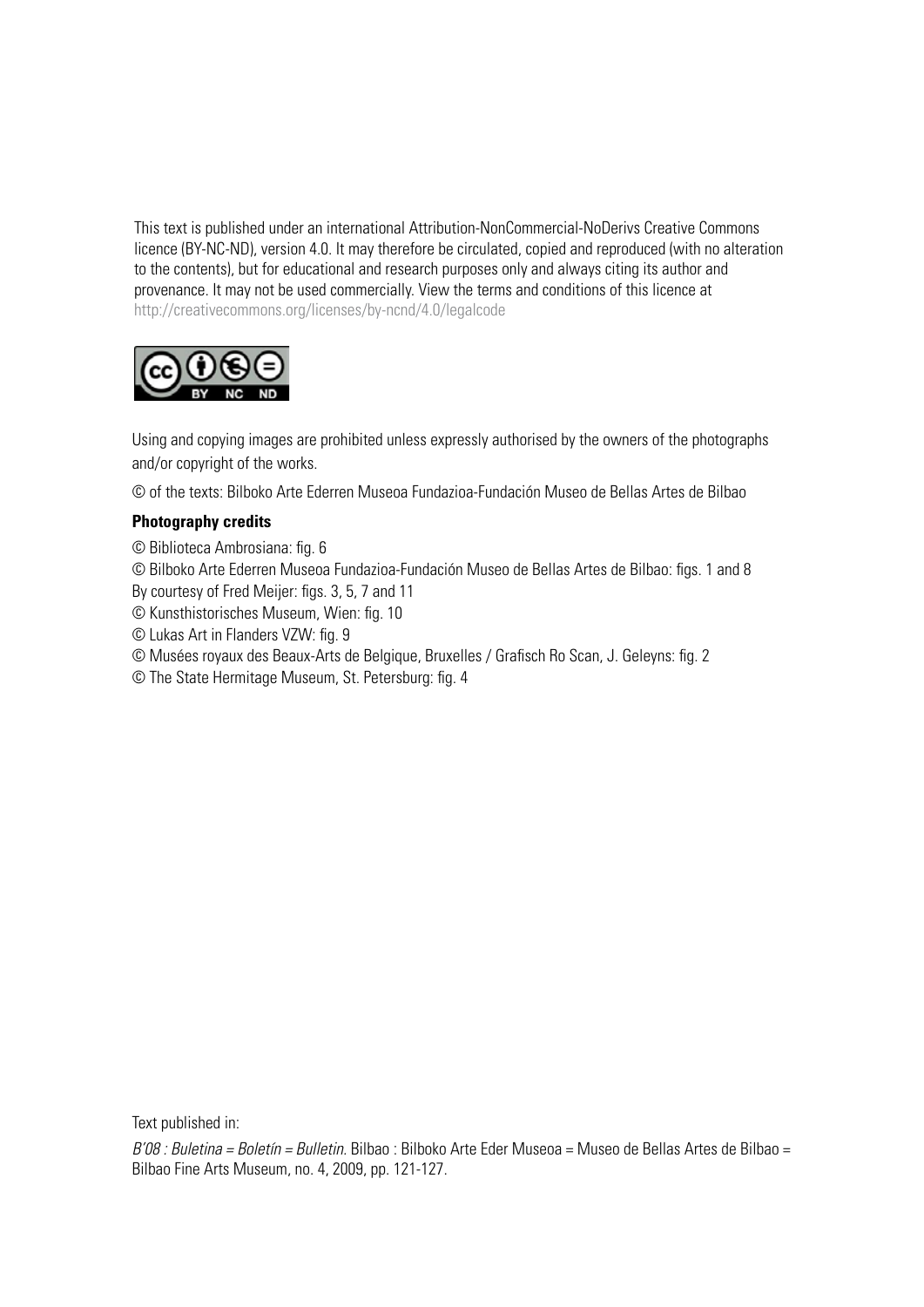D uring the first half of the seventeenth century Antwerp was probably the largest and most productive centre of easel paintings in history. Studios in the city produced paintings of a wide array of subjects and sizes. Their quality ranged from the very best original and innovative art by internationally acclaimed masters, to simple copies and decorations painted by the dozen to sell them for little money at the weekly markets. Unlike in most other artistic centres, Antwerp painters regularly worked together, dividing the work among specialists, and many paintings are the product of more than one artist.

The following is the discussion of the attribution of the still-life of a vase of tulips and other flowers [fig. 1], recently acquired by the Bilbao Fine Arts Museum, to Andries Daniels and the figure painter Frans Francken II, who painted the decoration on the vase. Also, its place among the many flower pieces that were painted during those decades in Antwerp will be established.

A decorated metal vase containing a dense bouquet that prominently features flaming tulips sits on a plain wooden table. A peacock butterfly (*Inachis io)* that appears to be looking up at the flowers, ready to fly towards them, sits to the left and a ladybird crawls around the right of the vase. The arrangement consists of ten large white and creamy white tulips flamed in shades of red and purple, with a variety of smaller flowers. There are irises, hyacinth, double narcissus, spring snowflake, a papilionaceous flower (possibly golden rain), several varieties of anemone, rosemary, apple blossom, forget-me-not and a few other, smaller flowers. The blooms have been portrayed very accurately leaving little doubt that the artist studied each of the individual flowers in detail. Such a bouquet, however, certainly could not be seen in real life during the seventeenth century since the flowers depicted in the painting do not all bloom during the same season. Most are spring

<sup>\*</sup> With thanks to Beth Vogel for her careful editing of my English text and to Magdalena Kraemer-Noble for several useful remarks.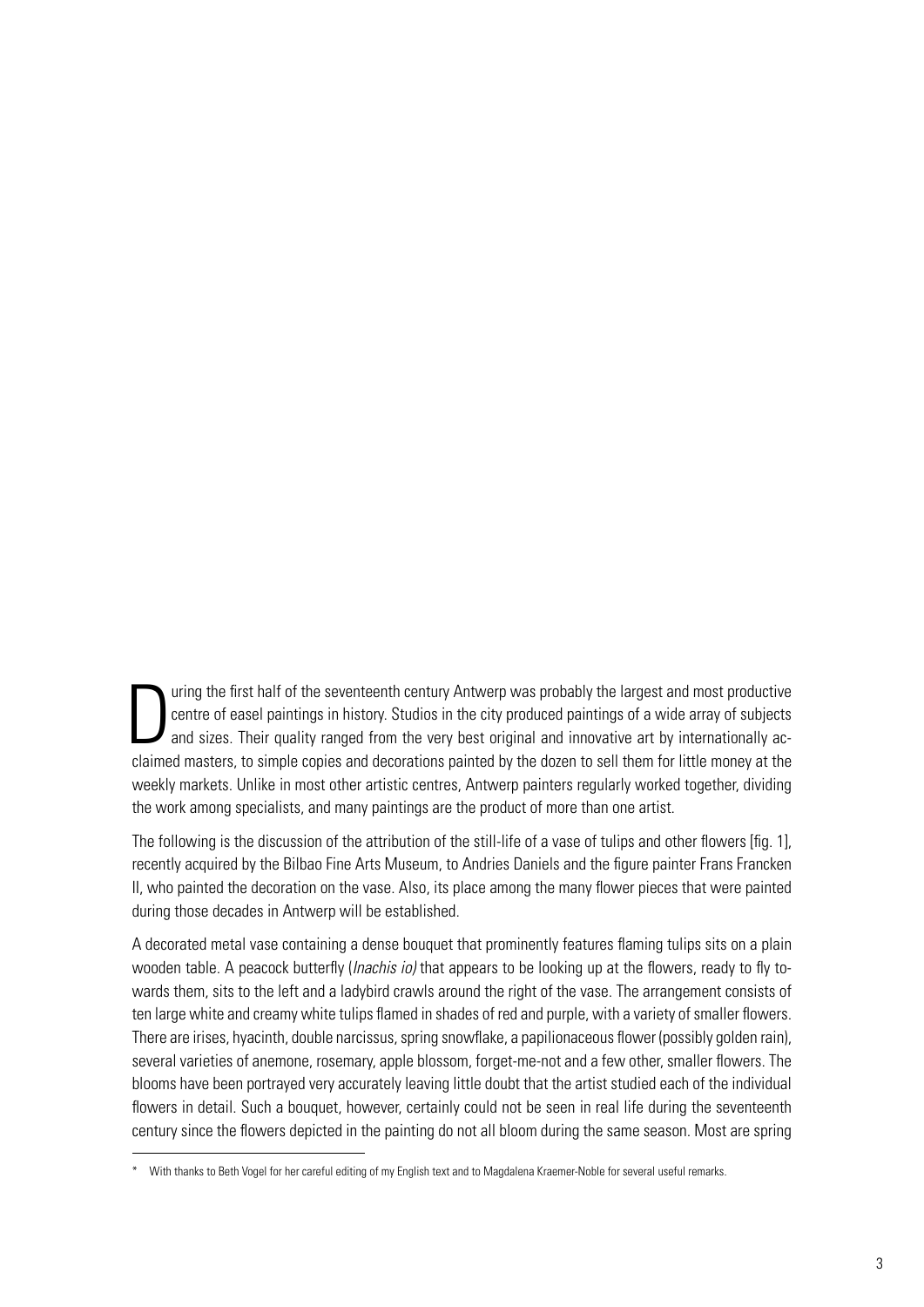

1. Andries Daniels (active between 1599 and 1640 or after); Frans Francken II (1581-1642) *Vase with Tulips,* 1620-1625 Oil on panel, 55.6 x 40.7 cm Bilbao Fine Arts Museum Inv. no. 08/220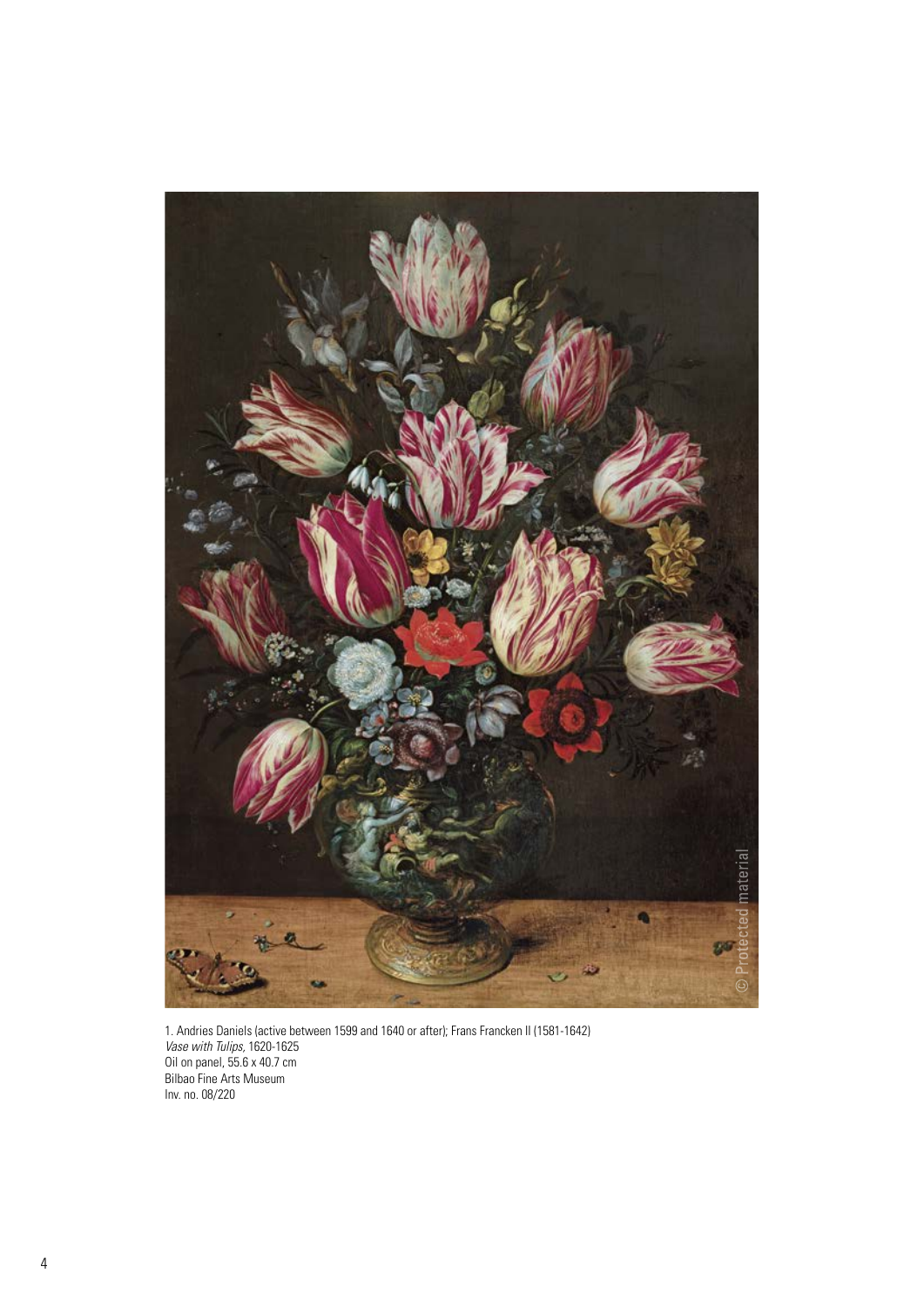flowers, but forget-me-nots, for instance, flower in the late spring and summer. Also, the stems of some of the smaller flowers could not be so tall as to reach all the way into the vase. Seventeenth-century flower painters regularly drew or painted studies of individual blooms or copied them from other sources. They used these models as aids when composing floral arrangements on their canvases, panels or copper plates. As a result, bouquets often consist of flowers from different seasons, as seen here, and identical flowers turn up in various paintings by an artist, and even in works by different artists.

## Painted tulips

Since the seventeenth century paintings such as this one have been highly regarded for their verisimilitude and botanical accuracy. From the late sixteenth century, the interest in horticulture grew among professional botanists who were developing botanical gardens, as well as among amateurs. The merchant fleets that sailed around the world brought many new species to Europe and new cultivars and hybrids were grown in gardens across the continent. To own a flower garden was a matter of status and many types were costly collectors' items. The increase in popularity of such flower paintings during the early seventeenth century can be attributed to a growing curiosity about the many existing varieties of flowers and the possibility to enjoy them the year round once they had been portrayed in an oil painting.

Nowadays tulips are considered a national symbol of Holland, but the flower was first introduced to northern Europe in the third quarter of the sixteenth century. Previously it had been brought to the Habsburg court in Vienna by envoys and merchants travelling to Turkey. How and when precisely the tulip found its way to the Low countries is still a matter of discussion. The Flemish-born botanist Carolus Clusius (1526-1609) probably first saw the flower in Vienna between 1573 and 1577 while working as court botanist to Emperor Maximilian II. He was the first to describe the tulip plant, in his *Rariorum aliquot stirpium, per Pannoniam, Austriam [...]*, published in 1583. Clusius did not return to the Netherlands until 1588, however, by which time tulips were already growing in Antwerp gardens and elsewhere. One unconfirmed story, mentioned by Clusius in 1583, tells us that a cloth merchant in Mechelen in Flanders received some tulip bulbs mixed in with a shipment of cloth from Constantinople. He mistook them for onions and had some of them cut and fried after which he tried them with oil and vinegar. Dissatisfied, he dumped the remaining bulbs in his garden, where an Antwerp colleague who had some knowledge of botany noticed them and recognised them as tulip bulbs, taking them with him to Antwerp. A bouquet including tulips in a glass vase stands among the figures in a group portrait of Antonius Anselmus and his family painted in Antwerp in 1577 by Martin de Vos [fig. 2]. This may well be the first painted image of tulips in the Low countries $<sup>1</sup>$ .</sup>

During the first half of the 1630s, tulip bulbs became the subject of such financial speculation that a single bulb could be worth as much as a house on an Amsterdam city canal. When the market crashed dramatically in 1637, many people lost their investments and went bankrupt. It is not true however, as is often believed, that tulips completely lost their value; the appreciation for the flower never really dwindled. Floral still-lifes with tulips remained very popular and do not appear to have held any negative connotation as a result of the crash, as has been suggested occasionally.

Tulips like the ones in this painting do not exist anymore. Early in the twentieth century it was discovered that a virus, the so-called "tulip breaking virus", produced the flaming of the petals, the exciting patterns that made these tulips so desirable to collectors and speculators. Due to the capricious effects of the virus

Signed and dated 1577, Brussels, Royal Museums for Fine Arts, inv. no. 3689. Unless the bouquet was a later addition to the painting (which to me does not appear to be the case), it can serve as proof that tulips were known, and even fashionable, in Antwerp by 1577. As far as I know this has not been remarked previously. On the history of the tulip in the Low countries see, among many other publications, Goldgar 2007.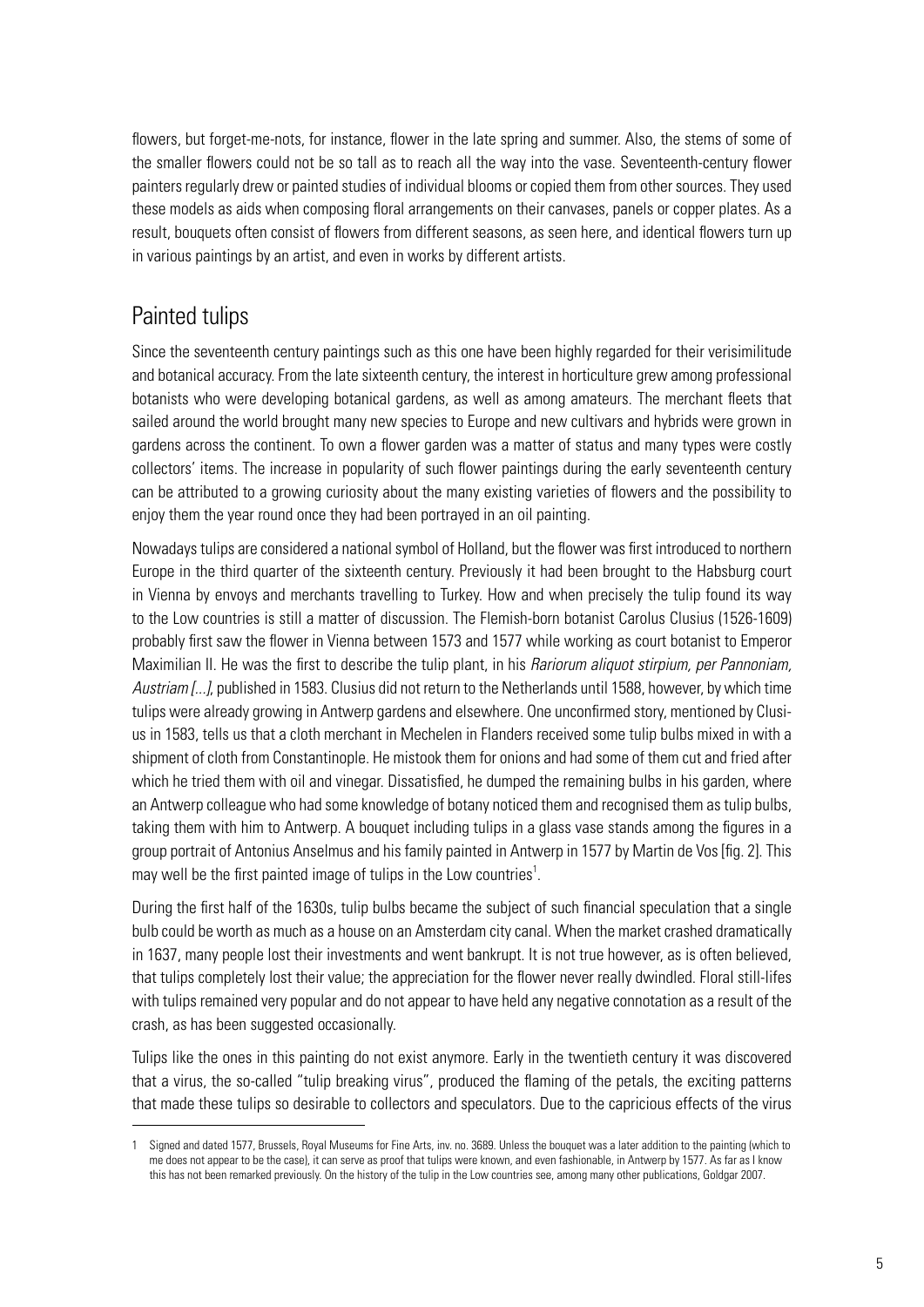

2. Martin de Vos (1532-1603) *Portrait of Antonius Anselmus, his Wife Joanna Hooftmans and their Children Gillis and Joanna,* 1577 Oil on panel, 103 x 166 cm Royal Museums of Fine Arts of Belgium, Brussels Inv. no. 3689

> new and different flame patterns were constantly emerging. Seventeenth-century flower enthusiasts labelled all these new types of tulips, until about 600 varieties had been baptised with such fancy names as Generael van Gouda, Pochertje (little boaster), Viceroy, or Admirael Van der Eyck. The virus was eventually detrimental to the tulip plants as well as to others, and therefore their cultivation was banned. Today several cultivars are grown in which similar patterns have been created artificially, but the countless varieties that we encounter in flower paintings from the seventeenth century no longer exist.

> The vase of tulips in Bilbao was painted well before the dramatic crash of 1637. After close analysis, it can be recognized as a collaborative work of the Antwerp painters Andries Daniels and Frans Francken the Younger, painted most probably during the first half of the 1620s<sup>2</sup>. Daniels painted the bouquet of flowers while Francken painted the decoration of the vase.

<sup>2</sup> Initially, I had attributed the flowers in this painting to another Antwerp artist, Philippe de Marlier (c. 1600-1667/1668), and dated it to c. 1640. Marlier went through a rapid development as a flower painter between c. 1635 and the early 1640s. The present painting appeared to fit in a gap between the rather coarse Brueghel imitations of the 1630s and the more refined pieces, inspired by the work of Daniel Seghers, from the 1640s. The painting was acquired by the museum with the attribution to Marlier and Francken, but during preparations for the present article, I had to conclude that in fact it did not fit in properly in Marlier's oeuvre, while the dating of Francken's contribution —the decoration of the vaseto c. 1640 was also off the mark.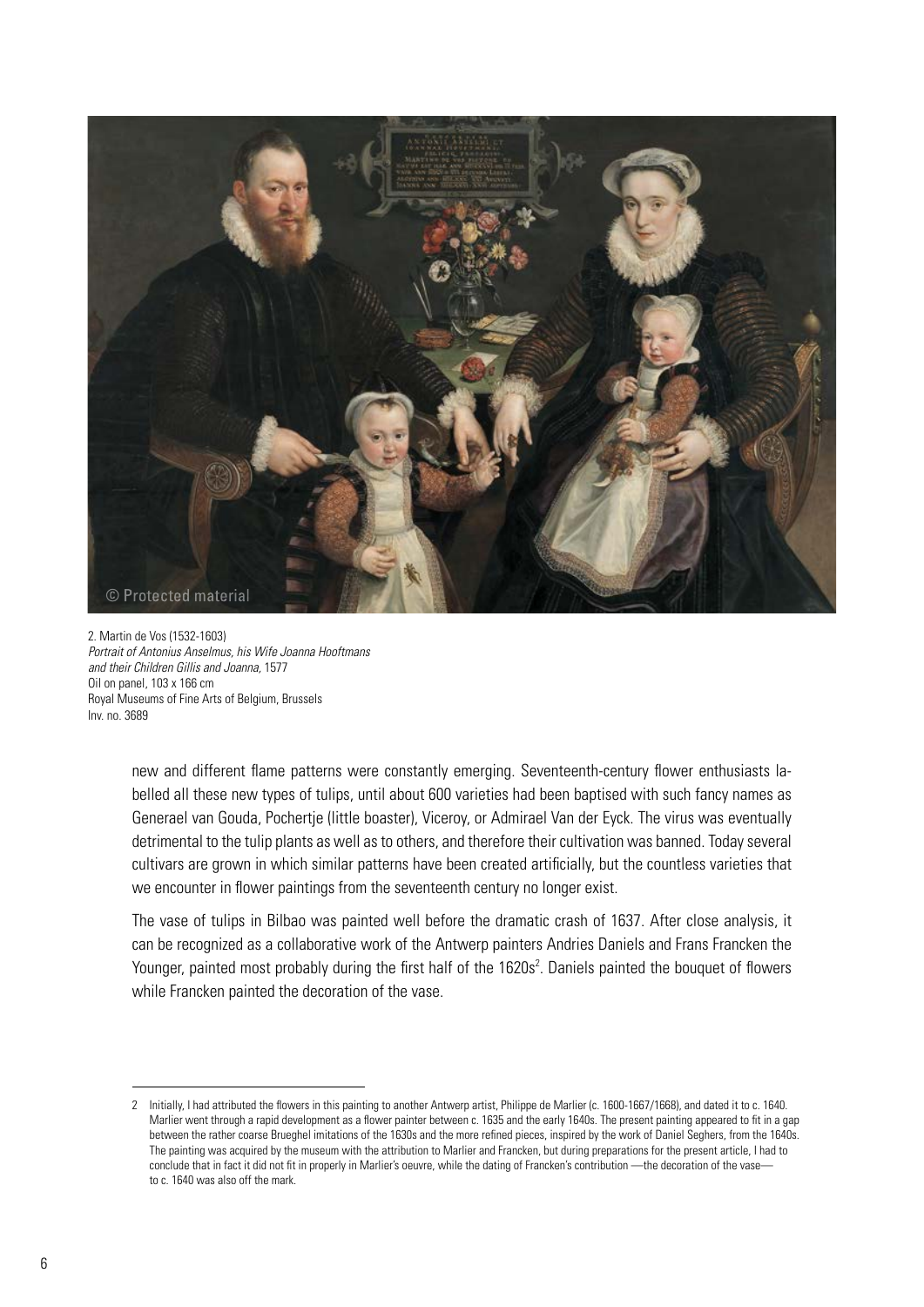## Andries Daniels (active between 1599 and 1640 or after)

Very little is known about the life of Andries Daniels. His place and date of birth are unknown. His name entered the ledgers of the Antwerp painters' guild in 1599, recording him as a pupil of Pieter Brueghel the Younger (1564-1638). Three years later, in 1602, he was registered as a master painter in his own right<sup>3</sup>. At some point during the following decades, the painter married Jozijnke van der Hoerst, as they had a joint last will and testament drawn up on 25 July 1640<sup>4</sup>. For all we know, Daniels may have died shortly after, or have lived for another number of years<sup>5</sup>. All we can deduct with certainty from the existence of this document is that he was still alive in July 1640. No other (earlier or later) records related to his life have been found in the Antwerp archives thus far.

His paintings are as extremely rare as the information regarding his life. While he is generally known as a flower painter, he most probably started out painting other subjects. In 1599, when Daniels was training with Pieter Brueghel II, floral still-life painting was still in its *status nascendi*. His teacher was a painter of genre and biblical scenes, mostly copies or paraphrases of the work of his famous father, Pieter Brueghel the Elder. His studio produced many such works, often in numerous repetitions, sold under his name, but in fact the products of many different hands<sup>6</sup>. His few known flower paintings prove that Daniels was a talented and skilful painter and it is highly likely that he started out as one of the Brueghel epigones employed by the younger Pieter, painting or at least contributing to genre scenes and history pieces.

The first, and still only known signed painting by Andries Daniels, a garland of flowers around a medallion showing the Holy Family and angels, turned up in the middle of the twentieth century [fig.  $3$ ]<sup>7</sup>. Like the painting in Bilbao, this is also a collaboration with Frans Francken II, who painted the central image. This signed painting was first published in 1951 in an article by the Belgian art historian Marie-Louise Hairs, who connected it with a few unsigned paintings<sup>8</sup>. Another painting with an almost identical garland, this time surrounding a Madonna and Child by Jacob Jordaens, is in the State Hermitage museum in St. Petersburg [fig. 4]. On the basis of this similarity, the flowers in that painting were attributed to Daniels by Ingvar Bergström before 1966, but close comparison of the execution of the individual flowers, in fact shows it to be different from the handling of the signed painting<sup>9</sup>. Hairs, in her article from 1951, also suggested that a garland interweaving a complex arrangement of images from the life of the Virgin, with the four apostles in the corners of the panel [fig. 5] is the work of Andries Daniels<sup>10</sup>. The garland includes many of the flowers and combinations of flowers from the signed garland and its smooth execution approaches it closely.

<sup>3</sup> Rombouts/Lerius 1872 (1961), vol. I, pp. 408 and 418

<sup>4</sup> *Algemeines Künstler-Lexikon...* 1992-, vol. 24 (2000), p. 149.

<sup>5</sup> A last will was often drawn up when one of the matrimonial partners was seriously ill and might die in the near future. I have not seen the document itself, so I am not aware if this explicitly was the case here.

<sup>6</sup> On the subject, see the exhibition catalogue Maastricht/Brussels, 2001.

<sup>7</sup> The painting first appeared with Kunsthandlung Boehler & Steinmeier, Lucerne, Switzerland, in 1950. In 1954, it was with Newhouse Galleries in New York and it was last seen with Galeria Lorenzelli, Bergamo, in 1967.

<sup>8</sup> Hairs 1951 pp. 175-179. One of the paintings for which she suggested an attribution hangs in the Antwerp church of St. James, and represents a Madonna and Child in virtually the same garland of flowers as the one in the signed work. Unfortunately I know that painting only from the small illustration in Hairs's article (her figure 2), which is of insufficient quality to allow proper judgment of the validity of this suggestion, but its handling does appear to approach the signed painting quite closely. In the catalogue that accompanied the third edition of her *Les peintres*  flamands de fleurs au XVIIe siècle (2 vols., Paris/Brussels, 1985), Hairs included a total of thirteen flower paintings attributed to Daniels, as well as vase of flowers on which the monogram was read as AD and which bears a date 1610, but which can in no way be connected with the fully signed garland.

<sup>9</sup> There are at least two more images of this same garland of flowers, around different medallions. One was published by Klaus Ertz (Ertz 1984, cat. no 299a, ill.), as by Jan Brueghel the Younger (subsequently included as such in sale London, Sotheby's, 7 July 2005 (lot 105, colour ill.). Of the known versions, this painting appears to approach the version by Daniels most closely, but in this case too, I hesitate suggest the attribution. A rather poor copy of the garland was in sale Munich, Hampel, 23 March 2007 (lot 468, colour ill.).

<sup>10</sup> Hairs 1951 (note 8), p. 177, figure 3. Oil on panel, 123 x 92 cm. The painting was with Koetser, London, around 1946 with an attribution to Daniel Seghers and Frans Francken, it resurfaced in an auction at the Palais des Beaux-Arts, Brussels, 26/27 November 1983 (lot 1073), as by a follower of Jan Brueghel the Elder. I only know the painting from the good black-and-white photo reproduced here.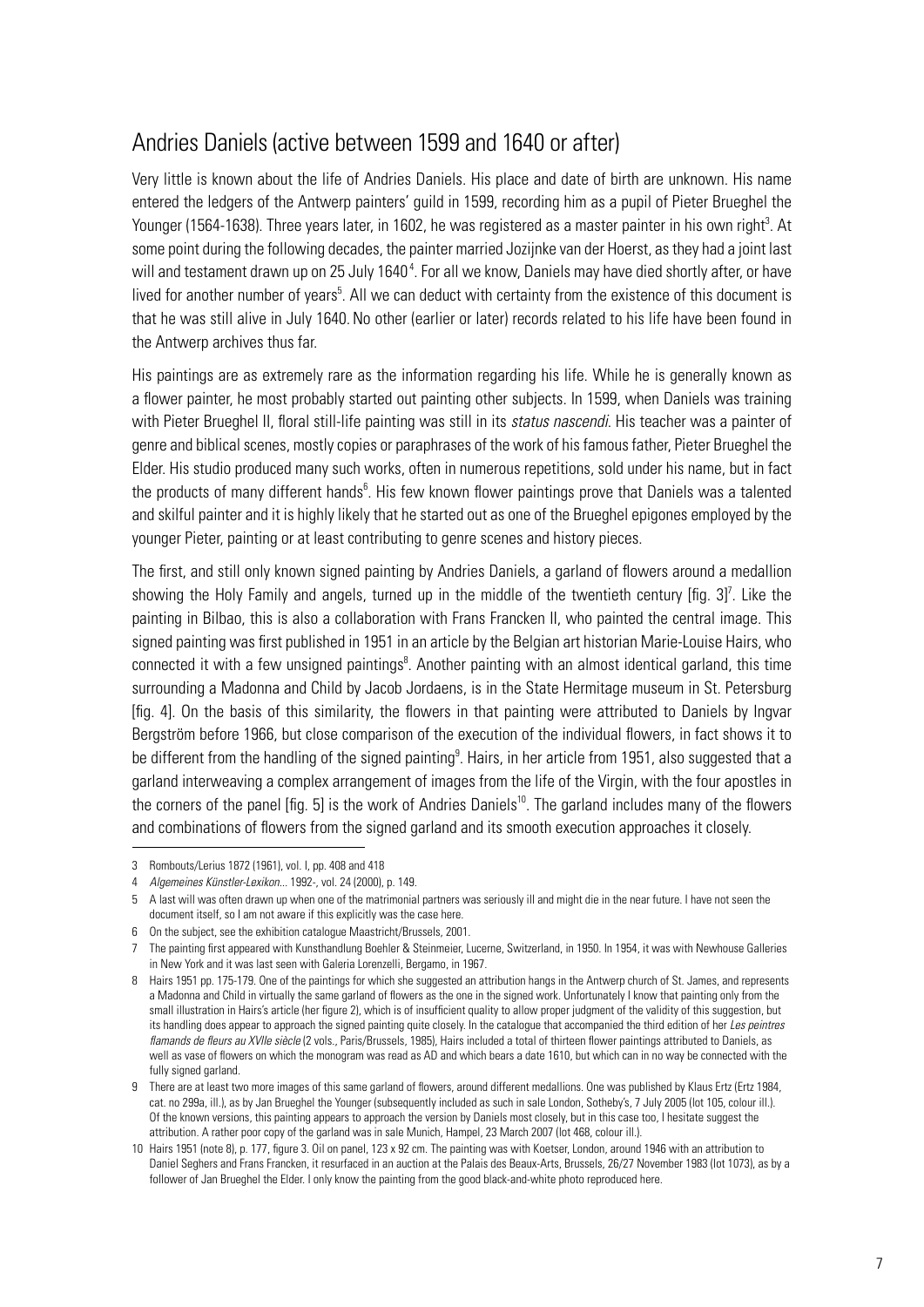

3. Andries Daniels (active between 1599 and 1640 or after); Frans Francken II (1581-1642) *A Garland of Flowers around an Image of the Holy Family and Angels,* c. 1618 Oil on panel, 105 x 75 cm Present location unknown



4. Follower of Andries Daniels (active between 1599 and 1640 or after); Jacob Jordaens (1593-1678) *Madonna and Child in the Garland of Flowers,* c. 1618 Oil on panel, 104 x 73.5 cm The State Hermitage Museum, St. Petersburg Inv. no. GE-2041



5. Andries Daniels (active between 1599 and 1640 or after); studio of Frans Francken II (1581-1642) *Scenes from the Life of the Virgin Surrounded by a Garland of Flowers and Images of the four Apostles*, c. 1618 Oil on panel, 123 x 92 cm Present location unknown



6. Jan Brueghel the Elder (1568-1625); follower of Hendrik van Balen (1575-1632) *Virgin and Child in a Garland of Flowers,* c. 1608 Oil on copper, 27 x 22 cm Biblioteca Ambrosiana, Milan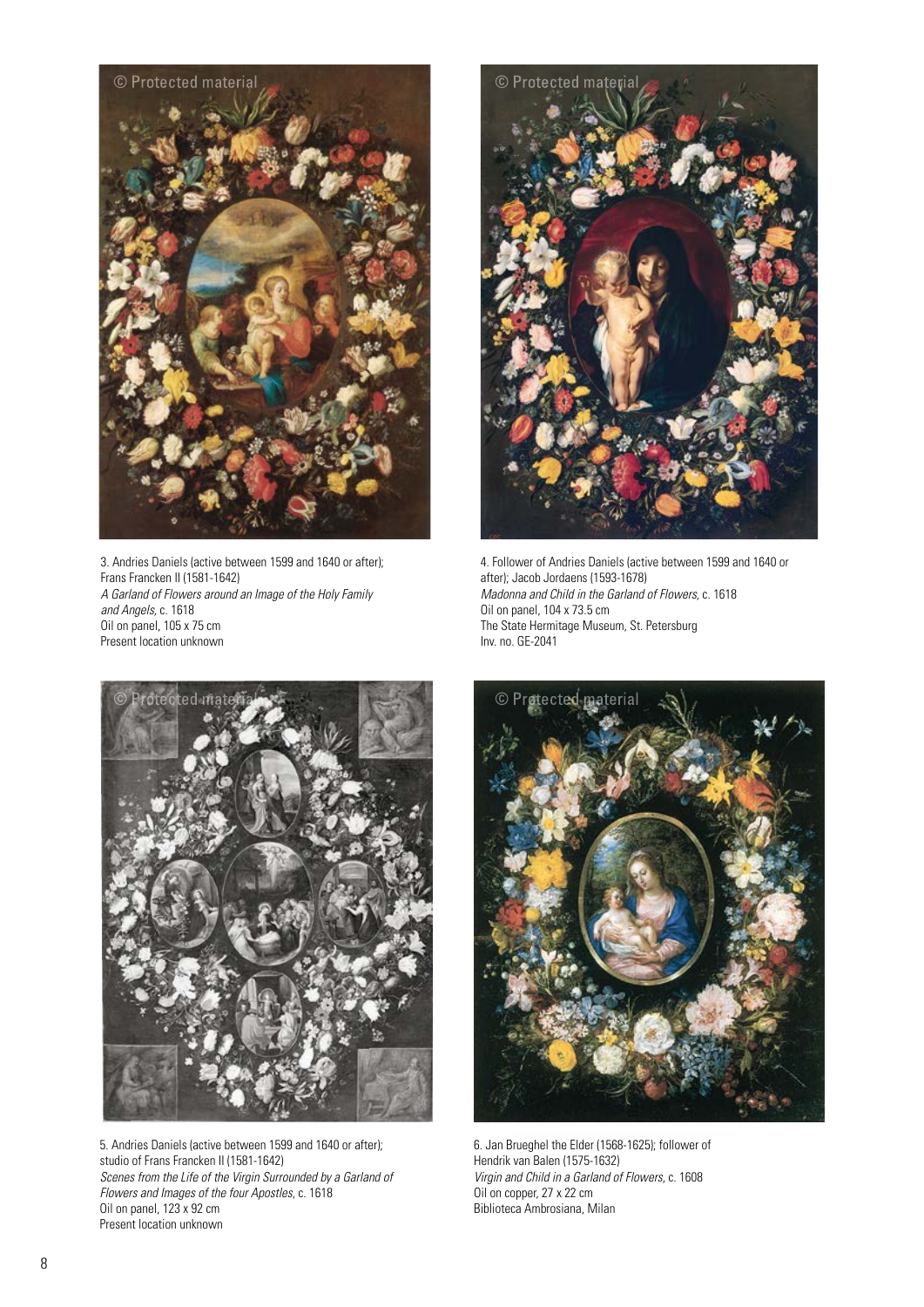





7. Andries Daniels (active between 1599 and 1640 or after); Frans Francken II (1581-1642) *A Garland of Flowers around an Image of the Holy Family and Angels,* c. 1618 Oil on panel, 105 x 75 cm Present location unknown Details



8. Andries Daniels (active between 1599 and 1640 or after); Frans Francken II (1581-1642) *Vase with Tulips,* 1620-1625 Bilbao Fine Arts Museum **Details** 

The attribution to Daniels proposed by Hairs for a garland of flowers around a Madonna and Child in the Biblioteca Ambrosiana in Milan, previously given to Jan Brueghel the Elder, in its turn, is not convincing [fig. 6]. Close comparison reveals that while there is a formal similarity of the flowers, there is a distinct difference in their execution. In addition to Hairs's suggestions from 1951, over the last half century a vast number of floral bouquets and garlands in the style of Jan Brueghel the Elder (and occasionally in the style of Osias Beert) have been attributed to Daniels, while their execution is substantially different from, and in fact inferior to the signed painting shown in figure 3<sup>11</sup>. In contrast, the Bilbao floral bouquet clearly includes several tulips found in the signed painting by Daniels, and close comparison reveals that their execution is virtually identical [figs. 7 and 8]. Thus, there can be no doubt that the Bilbao tulips are by the same artist as those in the signed painting: Andries Daniels.

<sup>11</sup> Also, many such pictures were attributed to Philippe de Marlier.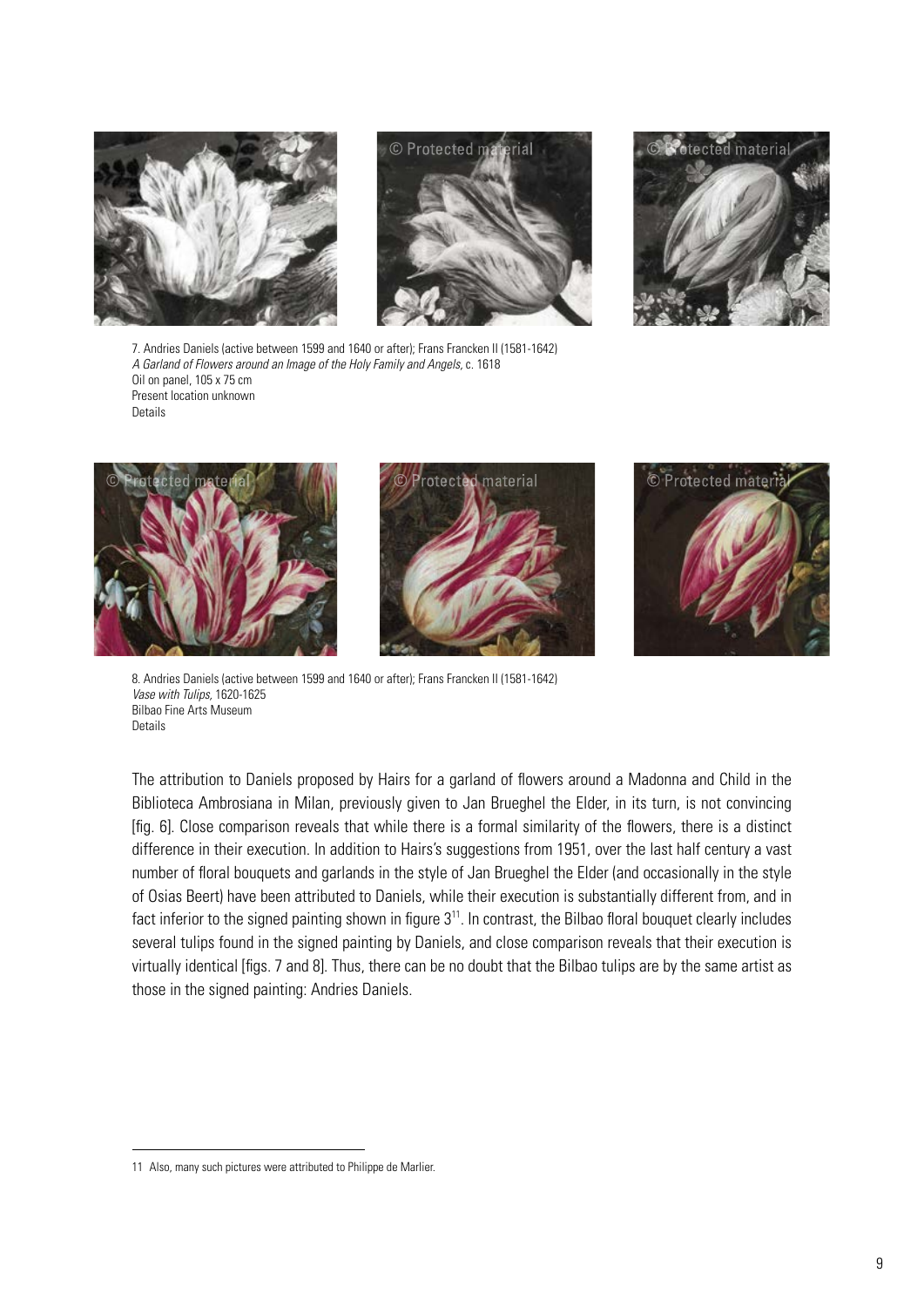## Frans Francken II (1581-1642) and his studio

The fact that several of the garlands that were erroneously attributed to Daniels surround central images painted, and occasionally signed by Frans Francken II, or in his style, strongly suggests that those paintings originated in Francken's studio. The same must be true for the numerous uniform bouquets in vases with a medallion by or in the style of Francken.

Unlike Daniels, Frans Francken the Younger is a well-known and well-documented figure among seventeenth-century Antwerp painters<sup>12</sup>. Baptised in Antwerp in May of 1581, Francken must have been more or less the same age as Andries Daniels. He was a member of one of the leading Antwerp families of artists. Trained by his father, the history painter Frans Francken the Elder (1542-1616), he became an extremely prolific figure painter who covered subjects ranging from the Bible to mythology and from peasant scenes to high life and collectors' cabinets. He regularly supplied the figures in landscapes and interiors by other artists and over the years he held several important positions on the committee of the Antwerp painters' guild. His elegant, somewhat mannerist style and high quality of execution are highly individual and easily recognized. Francken was clearly a central figure in Antwerp artistic circles of his time and a successful entrepreneur. Next to producing autograph works for the top of the market, he appears to have led a studio that employed a number of more or less talented minor artists producing paintings for a lower sector of the market. The numerous garlands and vases of flowers with central images and vases, partly executed by Francken but mainly in his style, that have incorrectly been attributed to Andries Daniels in the last six decades must be considered as part and parcel of this workshop production<sup>13</sup>. For what little we can deduce from the few (collaborative) works known presently, Andries Daniels must have been one of Francken's more talented employees. The fact that he had the opportunity to sign the painting shown in figure 3, indicates that he held a privileged position. It may be that Daniels signed this particular garland because it was his own invention. If that is the case, the other versions must be the work of other studio hands painting under the aegis of Francken, and therefore not in a position to affix their signatures to the pieces<sup>14</sup>.

## The collaboration of Francken and Daniels

Andries Daniels became an independent master in 1602, Frans Francken in 1605. Consequently, their collaboration may have occurred at any time between1605 and 1642, which coincides with Francken's activity as a master, or between 1605 and 1640, assuming that Daniels died shortly after the making of his will. We can narrow the period down, however, on the basis of circumstantial evidence. In the course of his painting career, Frans Francken painted a number of so-called collector's cabinets: paintings that show the viewer an actual or imaginary collection of paintings, often in combination with other curiosities such as sea shells, drawings, sculptures and other products of art and nature. Occasionally, in the background a group of donkeys is depicted, destroying works of art. They symbolise the ignorant (m)asses that are unable to see and appreciate the quality and importance of art objects. One such painting, dated twice, 1618 and 1619, in the collection of the Museum of Fine Arts in Antwerp, prominently includes a painting of a Madonna and Child and angels that is very similar to the collaborative work in figure 3 [fig.  $91<sup>5</sup>$ . While the proportions

<sup>12</sup> On Francken see Härting 1989.

<sup>13</sup> In due course I hope to shed some light on this group of works, in collaboration with Ursula Härting.

<sup>14</sup> The Antwerp guild records, as published by Rombouts and van Lerius (see note 3) contain a host of artists' names that cannot be connected with any known paintings. Several of them may never have finished their (demanding) training as an artist, but many others will have worked anonymously in studios such as Francken's, producing work for the daily market without any artistic aspiration to speak of.

<sup>15</sup> The painting is signed and dated "F.Franck . IN/ 1619" and it is also dated in 1618 on a book at lower right. It is on long-term loan from the museum to the Rubens House, Antwerp.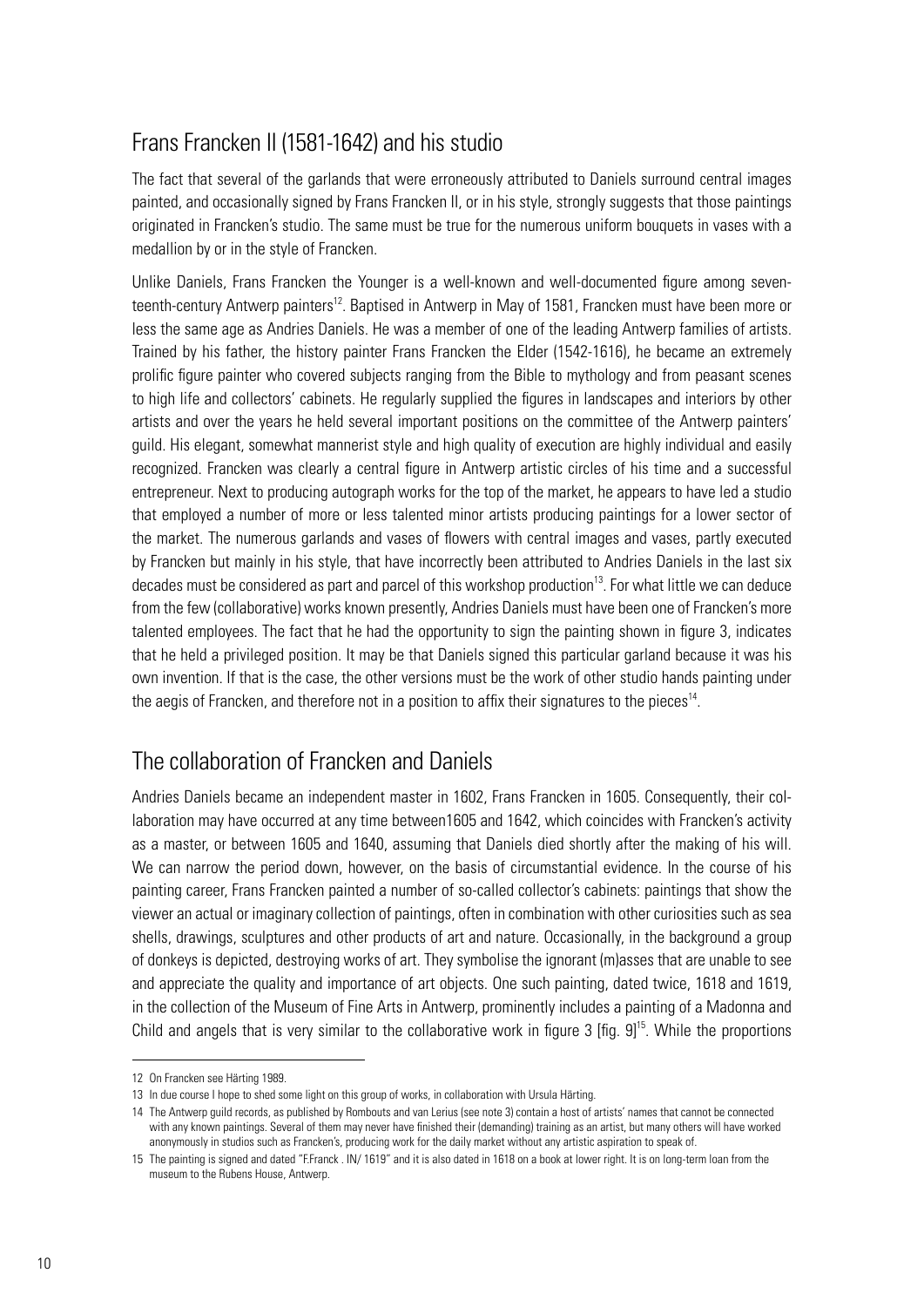

9. Frans Francken II (1581-1642) *A Collector's Cabinet,* 1619 Oil on panel, 56 x 85 cm Koninklijk Museum voor Schone Kunsten, Antwerp Inv. no. 816

are different —the central image in Antwerp is relatively large— the composition of the flower garland is virtually the same. Presuming that Francken based the garland in his cabinet piece on an existing painting, we may assume that Daniels's signed garland was executed in or before 1618. The style and handling of Francken's contribution to the painting which concurs with other work from around 1618, confirms this assumption. Interestingly, the cabinet painting also includes a decorated vase of flowers, not dissimilar to the vase in the Bilbao still-life. The bouquet of flowers, however, was clearly inspired by a composition by Jan Brueghel the Elder, painted around 1609 [fig. 10]<sup>16</sup>.

The vase of flowers in Bilbao [fig. 1] must have originated somewhat later than the garland. The vivid handling of Frans Francken's decoration of the vase coincides with the artist's work from the first half of the 1620s<sup>17</sup>. Both the floral bouquet and the vase itself are of a very high quality that even overrides that of the painting in figure 3. It can clearly be considered as a piece of work destined for the top of the market. As such, one would expect it to be signed, but no trace of a signature can be found on the panel<sup>18</sup>. Unlike the mediocre works that have incorrectly been attributed to Daniels, this bouquet is a lively and almost life-like composition of high

<sup>16</sup> In other paintings of collectors' cabinets, Francken depicted vases of flowers that even draw closer to Brueghel's painting in Vienna, including the use of the same porcelain vase, which was probably a product of Brueghel's fantasy rather than an existing object.

<sup>17</sup> With thanks to Ursula Härting, who confirmed this to me in an email of 23 November 2008.

<sup>18</sup> At some point in time, the painting was cradled. As a result the back of the panel offers no information. It is not likely that the panel was reduced in size, but the cradling makes it impossible to establish this with any certainty. Theoretically, if the panel lost a small strip at the bottom, for instance due to some damage, this could have contained Daniels's signature.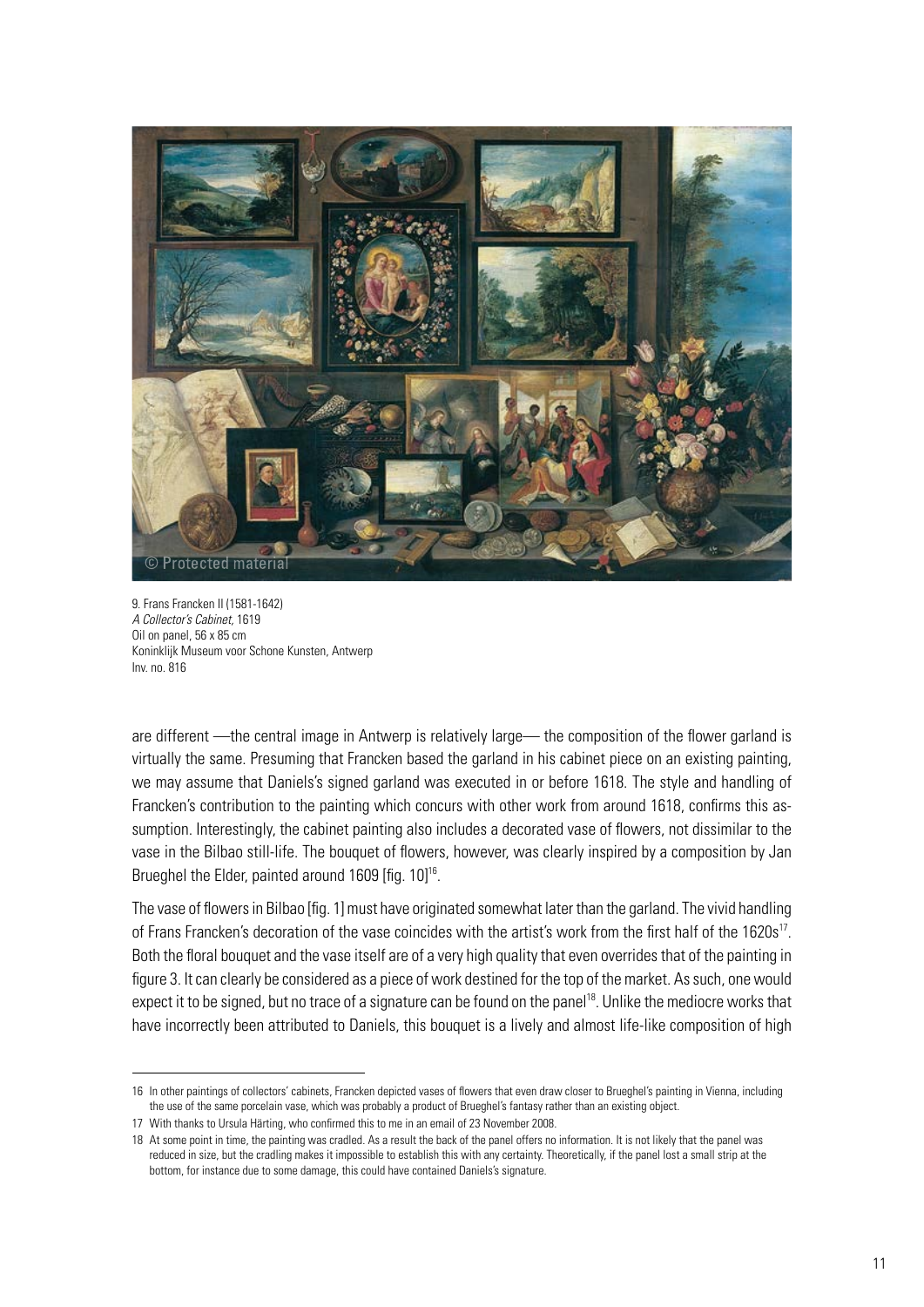

10. Jan Brueghel the Elder (1568-1625) *Bunch of Flowers in a Blue Vase,* c. 1609 Oil on panel, 66 x 50.5 cm Kunsthistorisches Museum, Gemäldegalerie, Vienna Inv. no. GG 558



11. Andries Daniels (active between 1599 and 1640 or after); Frans Francken II (1581-1642) *Bunch of Flowers in a Decorated Metal Vase,* c. 1625 Oil on panel, 60.5 x 45.8 cm Present location unknown

artistic merit. In such cases one wonders whether this is the result of a single explosion of creativity of an otherwise subdued talent, or whether other such products of the artist's obvious talent have gone lost.

There is just one other known flower painting that can be connected with Daniels and Francken and that displays a similar high quality [fig. 11]<sup>19</sup>. Up to a degree, its composition appears to be related to the bouquet in Francken's *Collector's Cabinet* in Antwerp, and in connection with that, to Brueghel's composition in Vienna. In that respect the Bilbao bouquet is a more original work, the composition of which appears not to have been based on or derived from earlier examples. Unlike the tulips in Bilbao, none of the tulips in the painting in figure 11 are the same as tulips in the signed garland, but their modelling and handling are almost identical. However, due to the great number of flowers, the tulips appear less prominent than in the painting in Bilbao. This may well represent a next step in the development of Daniels's art following the Bilbao flower piece.

<sup>19</sup> The painting was attributed to Jan Brueghel, until shortly before Sotheby's London auction of 12 December 1990, in which it was lot 8 (colour ill.) it was attributed to Philippe de Marlier by Dr. S. Segal, Amsterdam, and independently by myself. As such, the painting served as an argument for my initial attribution of the Bilbao bouquet to Marlier (see also note 2). In the course of the preparations to this article, it became clear to me that this painting, too, must be the work of Andries Daniels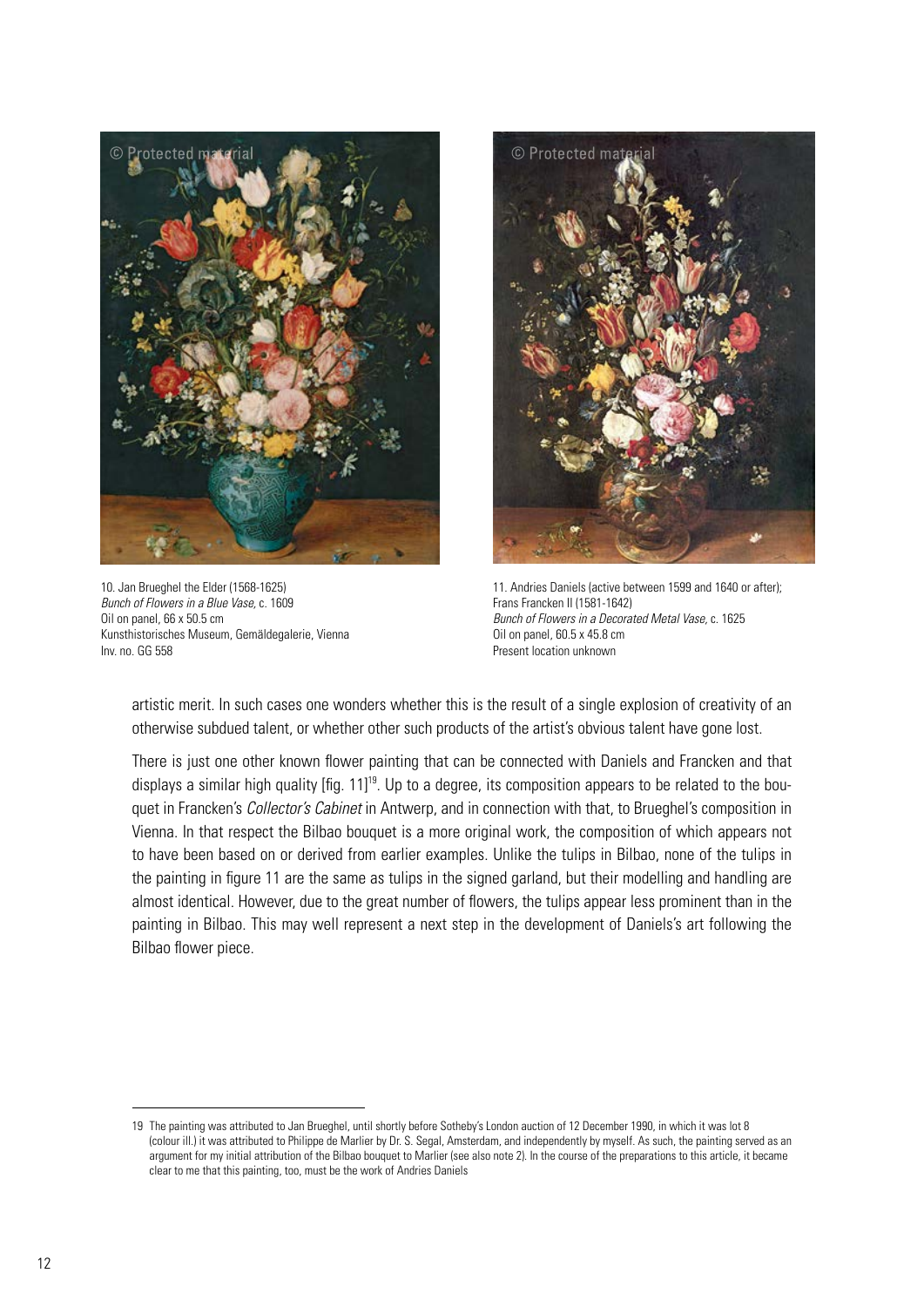## A deeper meaning?

Seventeenth-century culture attached symbolic value to flowers based on the fact that they bloom for a short period of time and then fade. The flowers' short life reminded viewers of the brevity of human life, while their exuberant colours represented the vanity of this earthly existence. In addition, the sheer endless number of species and varieties of flowers was manifest of God's omnipotence. Furthermore, flowers could be regarded as symbols of the element Earth —from which they emerge— in representations of the Four Elements which together symbolized the Creation. In that context, the image of the god Neptune being crowned by a sea nymph on Francken's vase can be considered a representation of the element Water in this painting. Viewed in this way, the painting contains all four elements: the flowers represent Earth, the flying insects Air, and the metal vase Fire, as a product of that element, and its decoration Water.

Above all, such pictures provide a feast for the eye. At the point in Daniels's career when these floral compositions were created his talent had obviously reached its peak. The flower painting in Bilbao is a feat of illusionism: we can imagine without any effort that we are looking at a three-dimensional vase of flowers, rather than at a variety of colours of oil paint carefully spread on a flat oak panel.